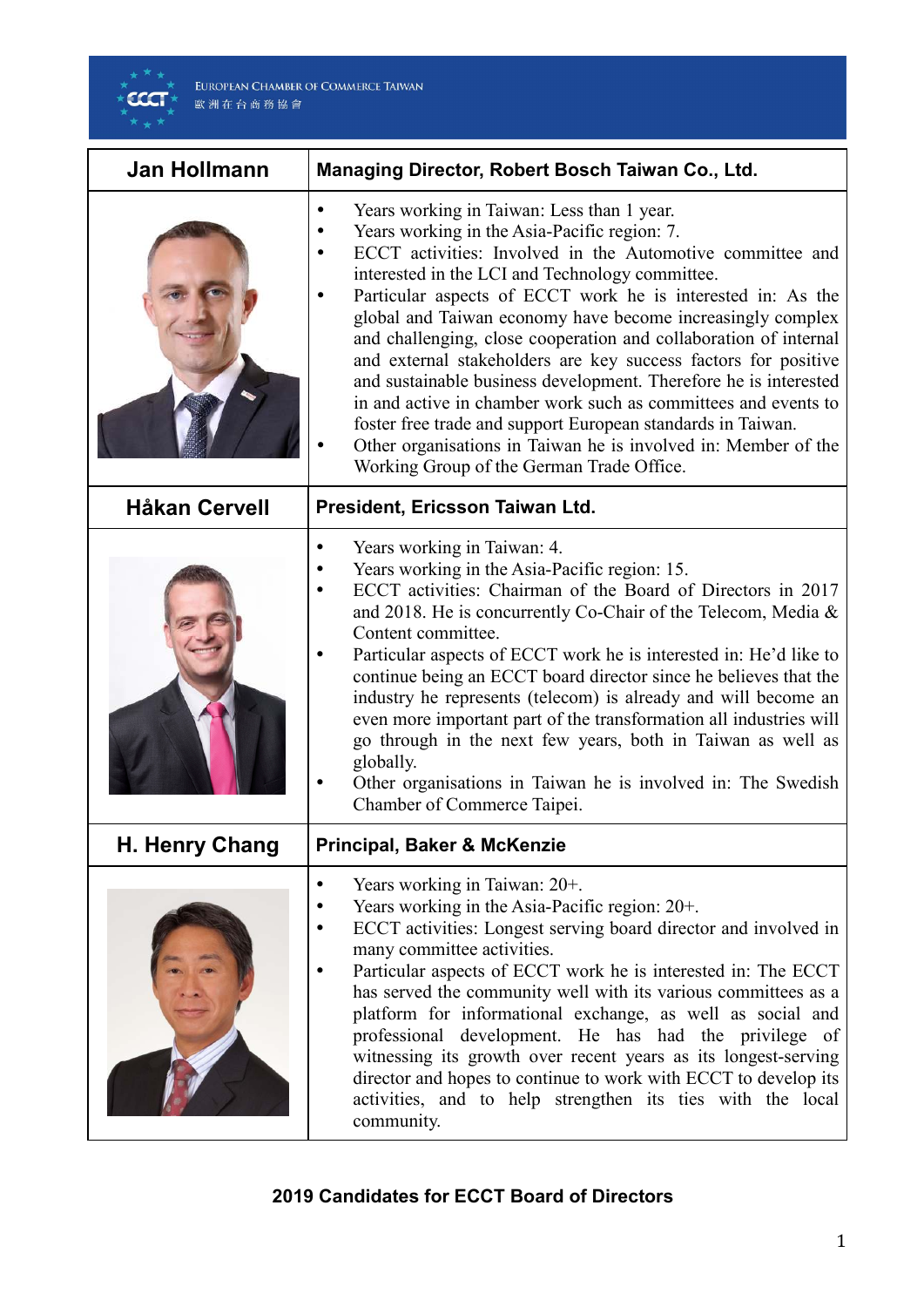

| <b>Kathy Chen</b>        | General Manager, Clarins PTE. LTD., Taiwan Branch                                                                                                                                                                                                                                                                                                                                                                                                                                                                                                                                                                                                                                                                                                                                                                        |
|--------------------------|--------------------------------------------------------------------------------------------------------------------------------------------------------------------------------------------------------------------------------------------------------------------------------------------------------------------------------------------------------------------------------------------------------------------------------------------------------------------------------------------------------------------------------------------------------------------------------------------------------------------------------------------------------------------------------------------------------------------------------------------------------------------------------------------------------------------------|
|                          | Years working in Taiwan: 14.<br>Years working in the Asia-Pacific region: 21 (plus 2 years in<br>Paris as APAC Head).<br>ECCT activities: Involved in the ECCT's Cosmetics and CSR<br>committees.<br>Particular aspects of ECCT work she is interested in: With more<br>than 20 years' senior business executive experience, she is keen<br>to share her rich and diverse experience from country operations<br>to regional business with a global vision. She is interested in<br>strengthening the visibility of the ECCT and promoting the<br>development of the cosmetics industry and CSR activities. She<br>also wishes to bring different opinions and innovative views to<br>the board from a female leader's perspective.<br>Other organisations in Taiwan she is involved in: Member of the<br>Angel Alliance. |
| <b>Erdal Elver</b>       | <b>President and CEO, Siemens Limited Taiwan</b>                                                                                                                                                                                                                                                                                                                                                                                                                                                                                                                                                                                                                                                                                                                                                                         |
|                          | Years working in Taiwan: 6.<br>$\bullet$<br>Years working in the Asia-Pacific region: 14 (2004 - 2008 in<br>China, $2008 - 2012$ in Vietnam).<br>ECCT activities: Board director for 6 years.<br>Particular aspects of ECCT work he is interested in: The LCI<br>(advocacy and best practices sharing and government affairs.<br>Other organisations in Taiwan he is involved in: The German<br>Trade Office.                                                                                                                                                                                                                                                                                                                                                                                                            |
| <b>Olivier Rousselet</b> | <b>Country Manager, BNP Paribas Taiwan</b>                                                                                                                                                                                                                                                                                                                                                                                                                                                                                                                                                                                                                                                                                                                                                                               |
|                          | Years working in Taiwan: 11.<br>Years working in the Asia-Pacific region: 26.<br>ECCT activities: Vice Chairman and Treasurer in 2018.<br>Particular aspects of ECCT work he is interested in:<br>Relationships with governmental agencies, committee work,<br>position paper review and social events.                                                                                                                                                                                                                                                                                                                                                                                                                                                                                                                  |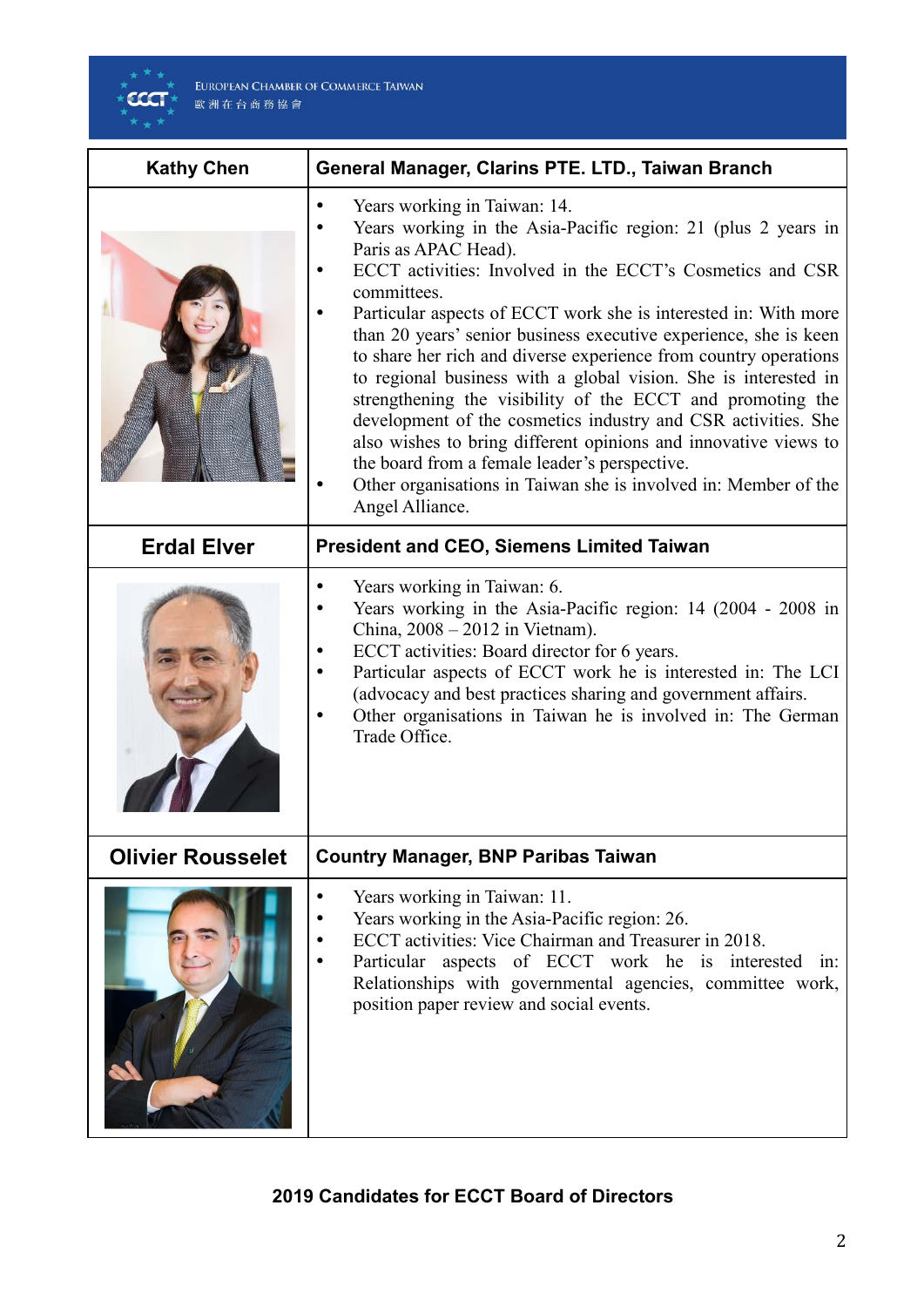

| Giuseppe Izzo       | Managing Director, Taiwan & Vice President, Asia Pacific<br>Region, STMicroelectronics Ltd.                                                                                                                                                                                                                                                                                                                                                                                                                                                                                                                                                                                                                                         |
|---------------------|-------------------------------------------------------------------------------------------------------------------------------------------------------------------------------------------------------------------------------------------------------------------------------------------------------------------------------------------------------------------------------------------------------------------------------------------------------------------------------------------------------------------------------------------------------------------------------------------------------------------------------------------------------------------------------------------------------------------------------------|
|                     | Years working in Taiwan: 20+.<br>Years working in the Asia-Pacific region: 27+<br>ECCT activities: Vice Chairman in 2018 and former Chairman<br>from 2013-2014. He is concurrently Co-Chair of the Technology<br>committee and on the steering committee of the Low Carbon<br>Initiative.<br>Particular aspects of ECCT work he is interested in: The<br>promotion of European technologies and best practices in energy<br>generation, distribution and use and government advocacy to<br>harmonise Taiwan's regulatory environment with the European<br>standards.<br>Other organisations in Taiwan he is involved in: The Taiwan<br>Telematics Industry Association, SEMI Taiwan and the<br>American Club in China (ACC-Taipei). |
| <b>Bart Linssen</b> | <b>Managing Director, ENERCON Taiwan Ltd.</b>                                                                                                                                                                                                                                                                                                                                                                                                                                                                                                                                                                                                                                                                                       |
|                     | Years working in Taiwan: 22.<br>Years working in the Asia-Pacific region: 22.<br>ECCT activities: Board director since 2016. On the steering<br>committee of the Low Carbon Initiative, Co-Chair of Wind<br>Energy committee and the Central Taiwan committee.<br>Particular aspects of ECCT work he is interested in: Sharing<br>European experiences in sustainable technologies with Taiwan<br>and creating new opportunities for European green businesses.                                                                                                                                                                                                                                                                     |
| Anjana Narain       | Vice President & General Manager, GlaxoSmithKline Far<br><b>East B.V. Taiwan Branch</b>                                                                                                                                                                                                                                                                                                                                                                                                                                                                                                                                                                                                                                             |
|                     | Years working in Taiwan: Over 1 year.<br>Years working in the Asia-Pacific region: 10+.<br>ECCT activities: Board director in 2018. Involved in the<br>activities of the Healthcare Enhancement and Pharmaceutical<br>committees.<br>Particular aspects of ECCT work she is interested in: Continuing<br>to enhance the ECCT agenda for healthcare and pharmaceuticals<br>access to patients and a competitive environment that would<br>encourage innovation and investments in Taiwan and helping to<br>provide a diverse voice on the board for broader inclusion and<br>diversity.<br>Other organisations in Taiwan she is involved in: The IRPMA<br>board and the BCCT board.                                                  |

**2019 Candidates for ECCT Board of Directors**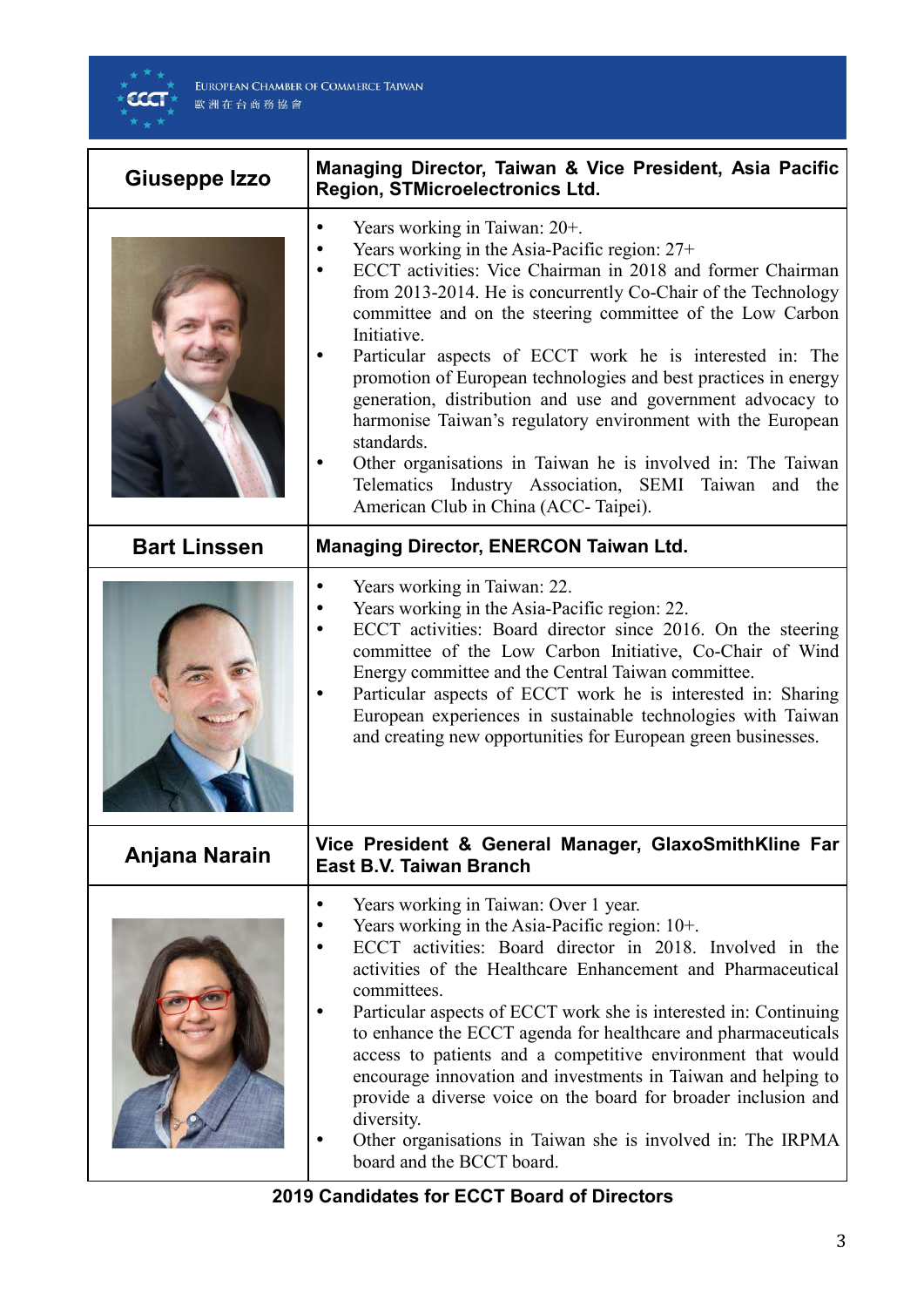

| <b>Olivier Blachier</b> | President, Air Liquide Far Eastern Ltd. & Greater China<br><b>Cluster Electronics Head</b>                                                                                                                                                                                                                                                                                                                                                                                                                                                                                                                                                                                                                                                                                                                                                                 |
|-------------------------|------------------------------------------------------------------------------------------------------------------------------------------------------------------------------------------------------------------------------------------------------------------------------------------------------------------------------------------------------------------------------------------------------------------------------------------------------------------------------------------------------------------------------------------------------------------------------------------------------------------------------------------------------------------------------------------------------------------------------------------------------------------------------------------------------------------------------------------------------------|
|                         | Years working in Taiwan: 2+ years (2004-2005, 2018).<br>Years working in the Asia-Pacific region: 5 years based in<br>APAC, and 20 years in global role (including APAC).<br>ECCT activities: Energy & Environment Committee, business<br>lunches<br>Particular aspects of ECCT work he is interested in:<br>- Energy sourcing and stability for industrial companies<br>- Talent recruitment and retention<br>- Capital investment support (permits, tax incentives)<br>Other organisations in Taiwan he is involved in: CCIFT,<br>AmCham, Taiwan Gas Industry Association                                                                                                                                                                                                                                                                                |
| <b>John Pien</b>        | General Manager, Grundfos Handels AG Taiwan Branch                                                                                                                                                                                                                                                                                                                                                                                                                                                                                                                                                                                                                                                                                                                                                                                                         |
|                         | Years working in Taiwan: 9.<br>Years working in the Asia-Pacific region: 18.<br>ECCT activities: Board director in 2018 and on the LCI Steering<br>committee.<br>Particular aspects of ECCT work he is interested in: He is<br>enthusiastic to continue serving on the board to help ECCT<br>members advocate and promote European business interest in<br>Taiwan and share best practices experiences on sustainability.<br>Other organisations in Taiwan he is involved in: The Miaoli<br>Tongluo Industrial Park Manufacturers Association.                                                                                                                                                                                                                                                                                                             |
| <b>John Winter</b>      | <b>Country Manager, Robert Walters</b>                                                                                                                                                                                                                                                                                                                                                                                                                                                                                                                                                                                                                                                                                                                                                                                                                     |
|                         | Years working in Taiwan: 5.<br>Years working in the Asia-Pacific region: 8.<br>ECCT activities: Executive Director in 2018. Involved in the<br>$\bullet$<br>HR, CSR and Technology committees.<br>Particular aspects of ECCT work he is interested in: Leading a<br>consulting business whose client base covers all industry sectors<br>as well as both local and international organisations, he is<br>passionate about helping improve and market Taiwan's<br>competitiveness as a business location. Therefore, he is<br>interested in being part of ECCT's work across multiple areas<br>that help achieve this end.<br>Other organisations in Taiwan he is involved in: BCCT, the<br>American Club in China (ACC-Taipei), AmCham Taipei, and as<br>a judge for the Diversity Awards and a contributing member of<br>the Women in Business programme. |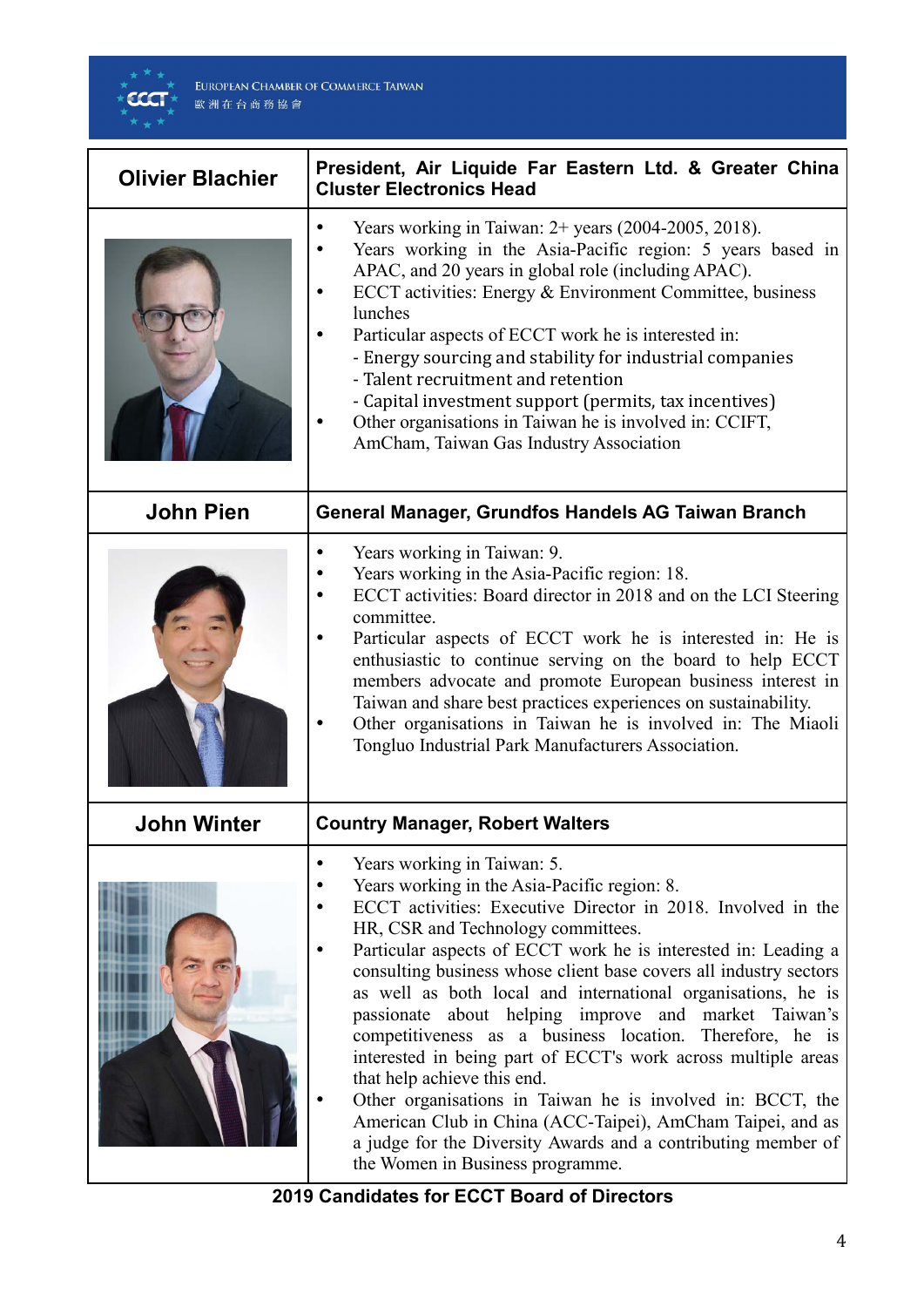

| <b>Francine Wu</b>                  | <b>CEO, Schroder Investment Management (Taiwan) Limited</b>                                                                                                                                                                                                                                                                                                                                                                                                                                                                                                                                                                    |
|-------------------------------------|--------------------------------------------------------------------------------------------------------------------------------------------------------------------------------------------------------------------------------------------------------------------------------------------------------------------------------------------------------------------------------------------------------------------------------------------------------------------------------------------------------------------------------------------------------------------------------------------------------------------------------|
|                                     | Years working in Taiwan: 30.<br>Years working in the Asia-Pacific region: 30.<br>ECCT activities: Board director from 2008-2012 and 2014-2018<br>and current Co-Chair of the Asset Management committee.<br>Particular aspects of ECCT work she is interested in:<br>Globalisation of the asset management business, liberalisation<br>and alignment with global standards and Taiwan pension system<br>reform.<br>Other organisations in Taiwan she is involved in: The Securities<br>Investment Trust $\&$ Consulting Association of the ROC, the<br>Pension Fund Association and the BCCT's Financial Service<br>committee. |
| <b>Chen Mei-lin</b>                 | Chief Operating Officer, Richemont Asia Pacific Ltd.,<br><b>Taiwan Branch</b>                                                                                                                                                                                                                                                                                                                                                                                                                                                                                                                                                  |
|                                     | Years working in Taiwan: 24.<br>$\bullet$<br>Years working in the Asia-Pacific region: 24.<br>$\bullet$<br>ECCT activities: Board director in 2018. Involved in the ECCT's<br>$\bullet$<br>Tax and Luxury Goods committees.<br>Particular aspects of ECCT work she is interested in:<br>$\bullet$<br>Contributing her operation management experience in working<br>for a multinational company, to make Taiwan a better place for<br>European investors.<br>Other organisations in Taiwan she is involved in: USC Taiwan<br>Alumni organisation.                                                                              |
| Guillaume de<br><b>Braquilanges</b> | <b>CFO, Carrefour Taiwan</b>                                                                                                                                                                                                                                                                                                                                                                                                                                                                                                                                                                                                   |
|                                     | Years working in Taiwan: Over 1 year.<br>Years working in the Asia-Pacific region: Over 1 year.<br>ECCT activities: Involved in the ECCT's Retail & Distribution<br>committee.<br>Particular aspects of ECCT work he is interested in: As the head<br>of finance for Carrefour, he is facing daily business and<br>administrative challenges. He believes the ECCT is the<br>appropriate organisation to address, answer and work on these<br>issues with at least two objectives: 1) Giving visibility to<br>shareholders and 2) Defending and promoting ECCT interests<br>with the local authorities.                        |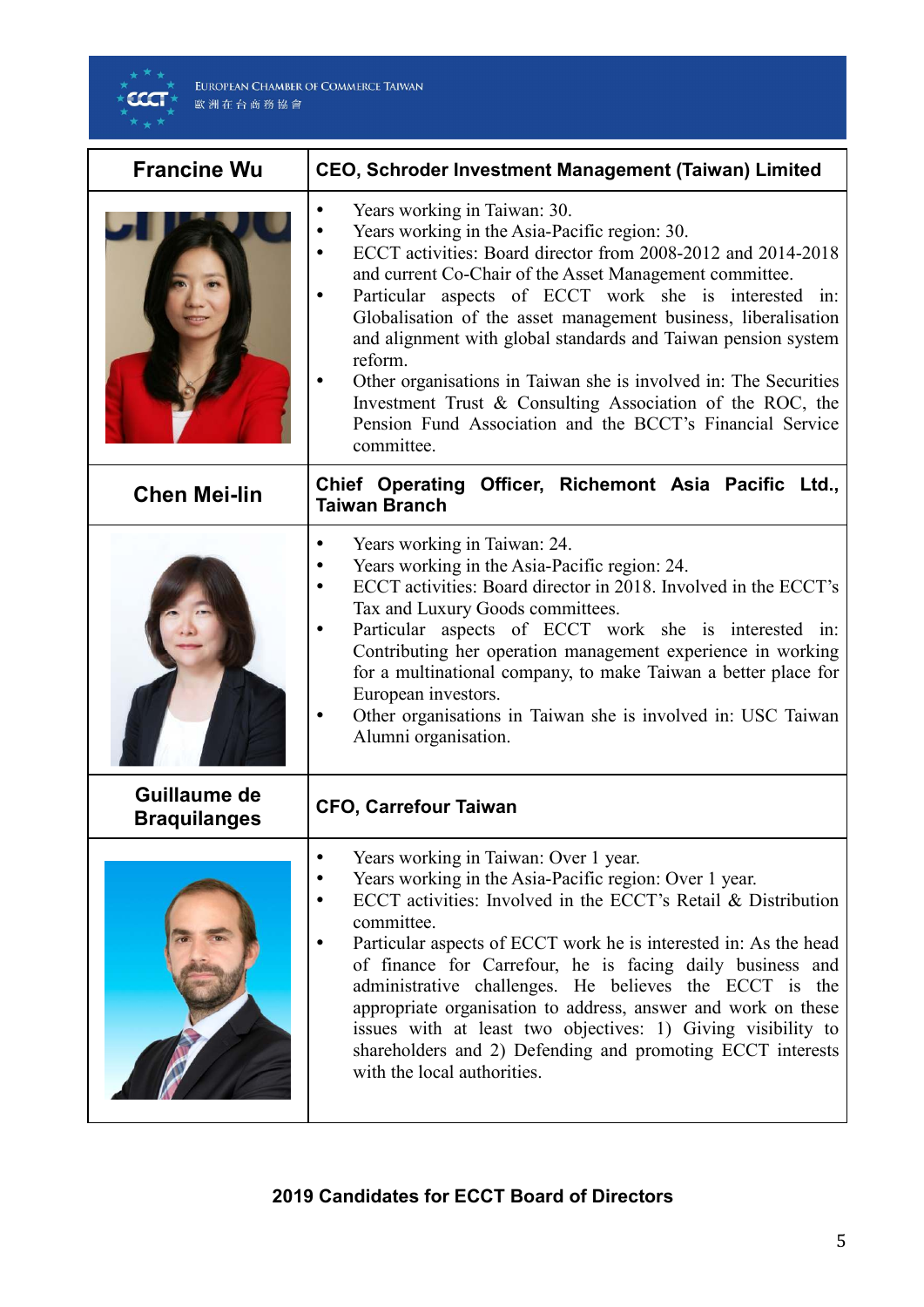

| <b>Reiner A. Allgeier</b> | Managing Director, Schenker (HK) Ltd., Taiwan Branch                                                                                                                                                                                                                                                                                                                                                                                                                                                                                                                                                                                                                                                                                                                                                                                                                                                            |
|---------------------------|-----------------------------------------------------------------------------------------------------------------------------------------------------------------------------------------------------------------------------------------------------------------------------------------------------------------------------------------------------------------------------------------------------------------------------------------------------------------------------------------------------------------------------------------------------------------------------------------------------------------------------------------------------------------------------------------------------------------------------------------------------------------------------------------------------------------------------------------------------------------------------------------------------------------|
|                           | Years working in Taiwan: 3.<br>$\bullet$<br>Years working in the Asia-Pacific region: 15.<br>ECCT activities: Board director in 2018 and involved in the<br>Supply Chain committee.<br>Particular aspects of ECCT work he is interested in: Logistics,<br>transportation, trade topics and dual education.<br>Other organisations in Taiwan he is involved in: AmCham, the<br>German Trade Office and the Rotary Club.                                                                                                                                                                                                                                                                                                                                                                                                                                                                                          |
| <b>Eric Yu</b>            | General Manager & Global VP, Philips Lighting Taiwan Ltd.                                                                                                                                                                                                                                                                                                                                                                                                                                                                                                                                                                                                                                                                                                                                                                                                                                                       |
|                           | Years working in Taiwan: 3.<br>$\bullet$<br>Years working in the Asia-Pacific region: 20.<br>ECCT activities: Involved in LCI activities related to the circular<br>$\bullet$<br>economy and green energy & sustainability.<br>Particular aspects of ECCT work he is interested in: Promoting<br>$\bullet$<br>the circular economy, smart cities $\&$ IoT, green buildings and<br>green energy.<br>Other organisations in Taiwan he is involved in: The Taiwan<br>Lighting Fixture Export Association and the Taiwan LED<br>Lighting Industry Association.                                                                                                                                                                                                                                                                                                                                                      |
| <b>Irene Feng</b>         | Managing Director of Nephrocare Asia Pacific Taiwan<br><b>Branch, Fresenius Medical Care Group</b>                                                                                                                                                                                                                                                                                                                                                                                                                                                                                                                                                                                                                                                                                                                                                                                                              |
|                           | Years working in Taiwan: 30+.<br>Years working in the Asia-Pacific region: 30+.<br>ECCT activities: Board director in 2018 and Co-Chair of<br>Healthcare Enhancement Committee since 2012. Under her<br>leadership the HE committee not only successfully gives full<br>play to the role of advocating healthcare environment policy but<br>also liaises with the Pharmaceutical and Medical Device<br>committees to promote advocacy in line with global trends,<br>practices and proposals. She understands that building a<br>trustworthy relationship and positive partnership with the<br>government is the essence of the ECCT.<br>Particular aspects of ECCT work she is interested in:<br>Strengthening the visibility of the ECCT and creating<br>transparency in its communication with the government in an<br>effort to shape a favourable business environment for foreign<br>investors in Taiwan. |

## **2019 Candidates for ECCT Board of Directors**